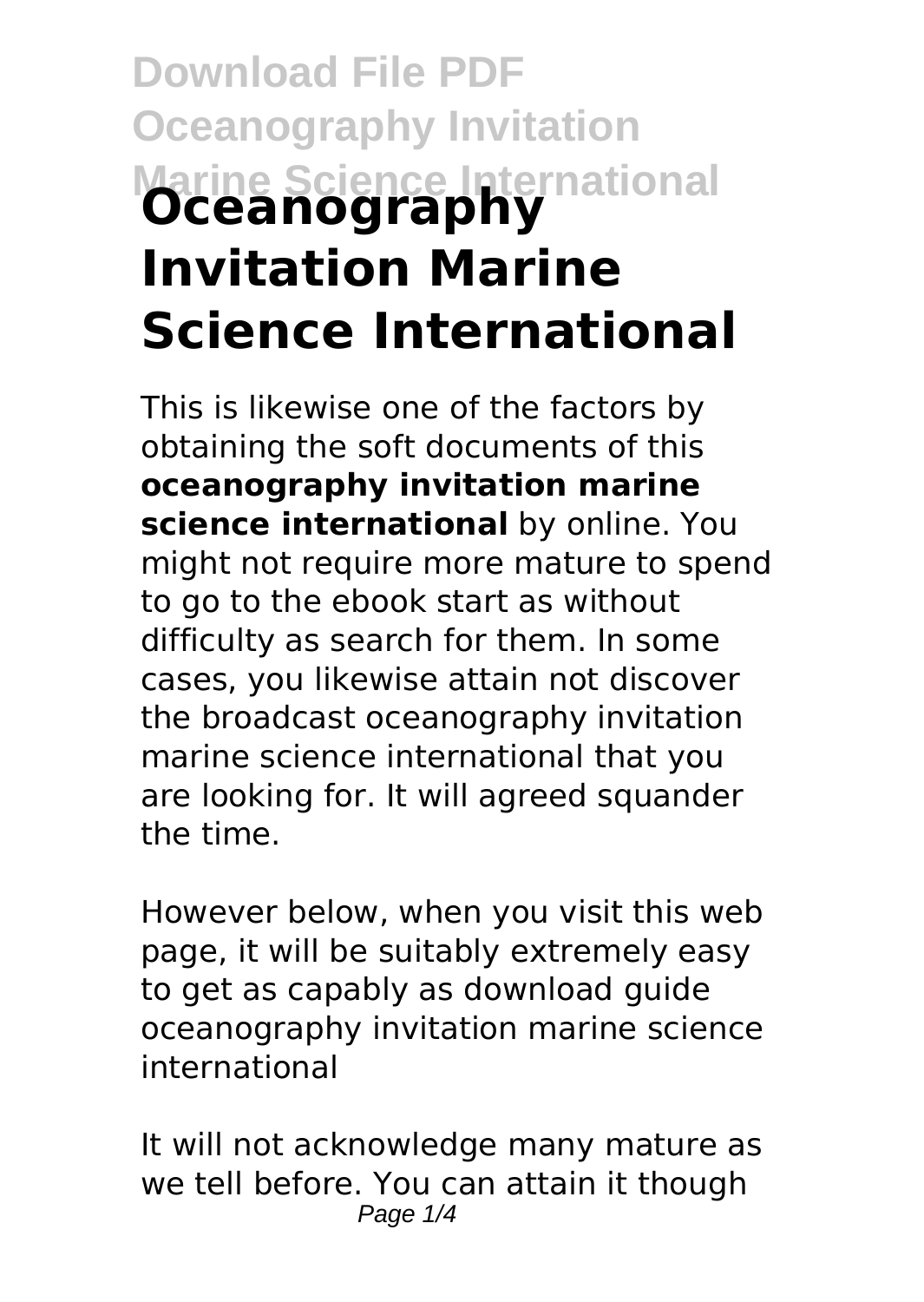**Download File PDF Oceanography Invitation Moduce an effect something else at I** home and even in your workplace. consequently easy! So, are you question? Just exercise just what we manage to pay for under as capably as evaluation **oceanography invitation marine science international** what you subsequent to to read!

From romance to mystery to drama, this website is a good source for all sorts of free e-books. When you're making a selection, you can go through reviews and ratings for each book. If you're looking for a wide variety of books in various categories, check out this site.

#### **Oceanography Invitation Marine Science International**

Seawater, or salt water, is water from a sea or ocean.On average, seawater in the world's oceans has a salinity of about 3.5% (35 g/l, 35 ppt, 600 mM). This means that every kilogram (roughly one liter by volume) of seawater has approximately 35 grams (1.2 oz) of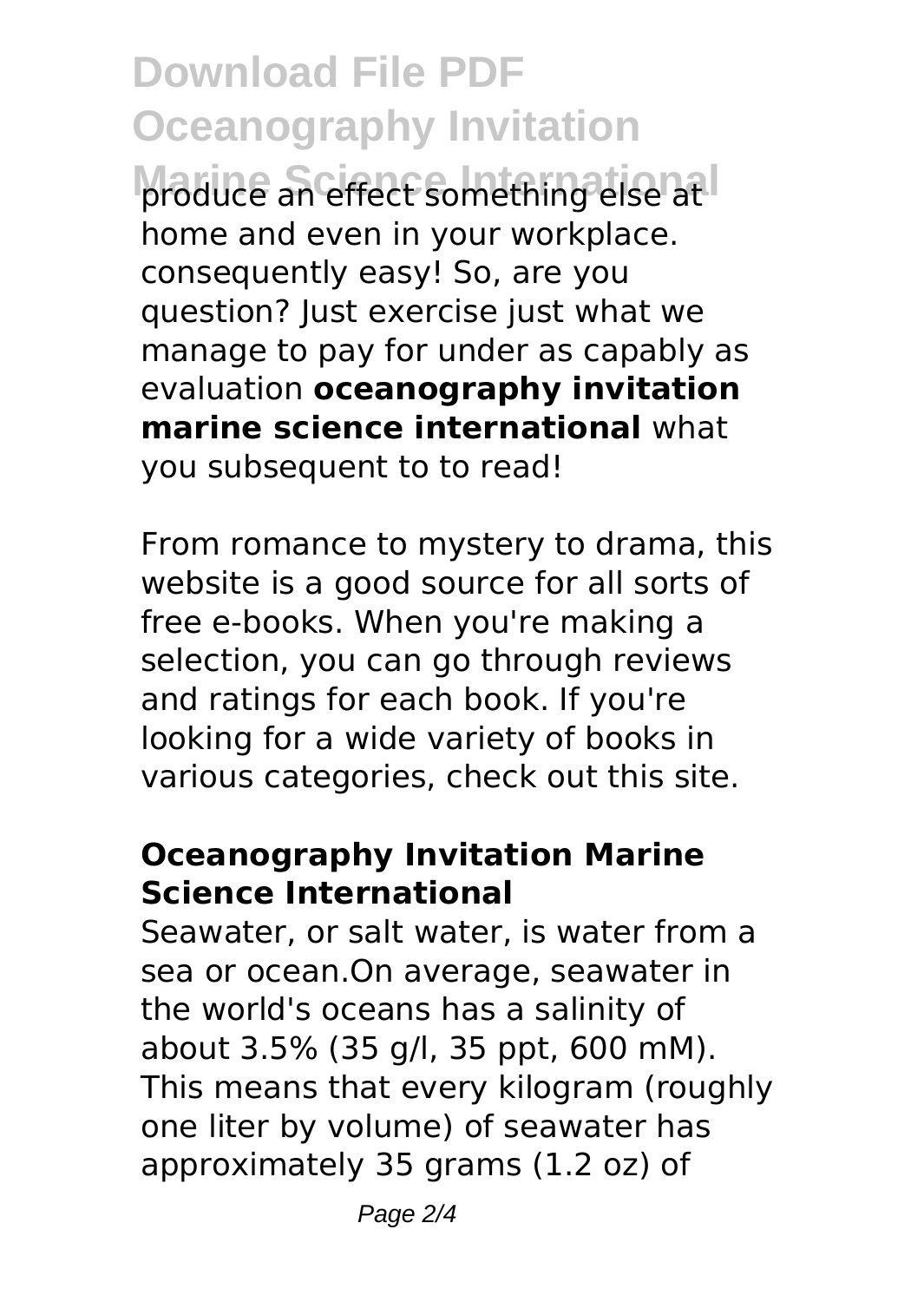**Download File PDF Oceanography Invitation Marine Science International** dissolved salts (predominantly sodium (Na +) and chloride (Cl −) ions).Average density at the surface is 1.025 kg/l.

#### **Seawater - Wikipedia**

Geophysical Research Letters (GRL) publishes high-impact, innovative, and timely research on major scientific advances in all the major geoscience disciplines. Papers are communicationslength articles and should have broad and immediate implications in their discipline or across the geosciences.

### **Geophysical Research Letters - AGU Journals**

Born and raised in the historic city of Muscat, Ahmed grew up where the sea plays a great role for the residents of Oman. Ahmed majored in marine science at HPU and is now pursing his dream of being a marine biologist for one of the leading environmental service companies in the Middle East.

## **Hawaii Pacific University - Private**

Page 3/4